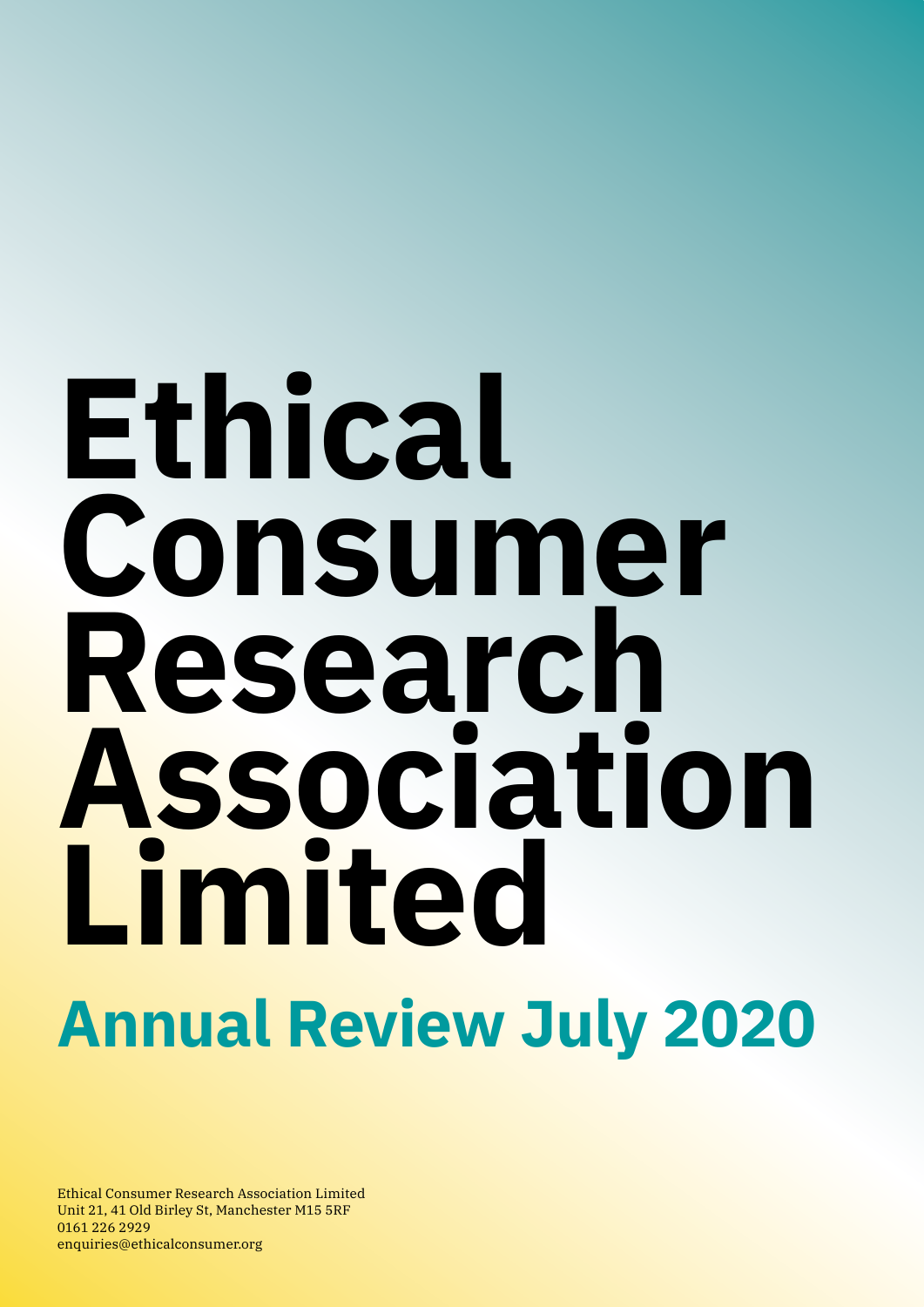I n the year to March 2020 ECRA made a profit of £15,881 on a turnover of £693,802. This is a much improved performance on the loss last year of £40,029 and was a result of strong growth both of magazine subscriptions  $\blacksquare$  sales as well as in demand for its consulting services.

The profit would likely have been greater had the coronavirus pandemic not struck right at the year and prevented us from supplying the usual six magazine issues in the financial year in question (our printers had to close and furlough staff). This means our deferred subsciption income figure for the year was larger than usual. We plan to get back into our usual production cycle during the course of the current year.

This production delay led us to sense check the way we account for deferred subscription income, which we have now changed to more accurately reflect the digital element of the subscription offering. We have also agreed with the Board to change the period over which we are depreciating the cost of building our new websites from five years to seven.

#### **Forward projections**

Since the COVID 19 lockdown we have seen some disruption to the consultancy side of the business as our commercial clients have paused work. However the publishing side of the business continues to see strong growth and subscription levels are now above 11,000.

In last year's review we announced that we had just agreed a new three year plan to take Ethical Consumer from April 2019 to March 2022. Although we have achieved many of the targets within it already (see highlights below), we have had to revise the financial forecasts it contained for this year. It is currently very difficult to predict forward financial pictures for all businesses at this time and, to be cautious, we are now projecting a loss for the current financial year. We do hope to do better and there are encouraging signs.

#### **The COVID 19 Pandemic**

Like most businesses, ECRA began working remotely following the lockdown which began on March 23rd. We were helped by the fact that we already had a few staff working remotely from different cities and so had technical systems in place.

We also implemented a number of cost saving measures, such as making use of government assistance schemes for two of our seventeen staff, and voluntary reductions in staff hours. We have also been adapting our research and content for the world in which we now find ourselves. The new content has been very well received on our website and we have nearly 200,000 monthly readers now. We also ran a successful crowdfunding project to help migrant workers in Spain during the pandemic (see below).

#### **Our investors and interest rate**

During the year, share capital increased from £525,368 to £536,110 with £5,415 being withdrawn during the period and £16,157 of new investment attracted.

It is clear that our investor capital plays an important part in our resilience in periods of uncertainty such as this.

The Board regularly reviews the rate of interest (currently at 3.25%), and any proposed changes agreed by the board will be bought to the AGM.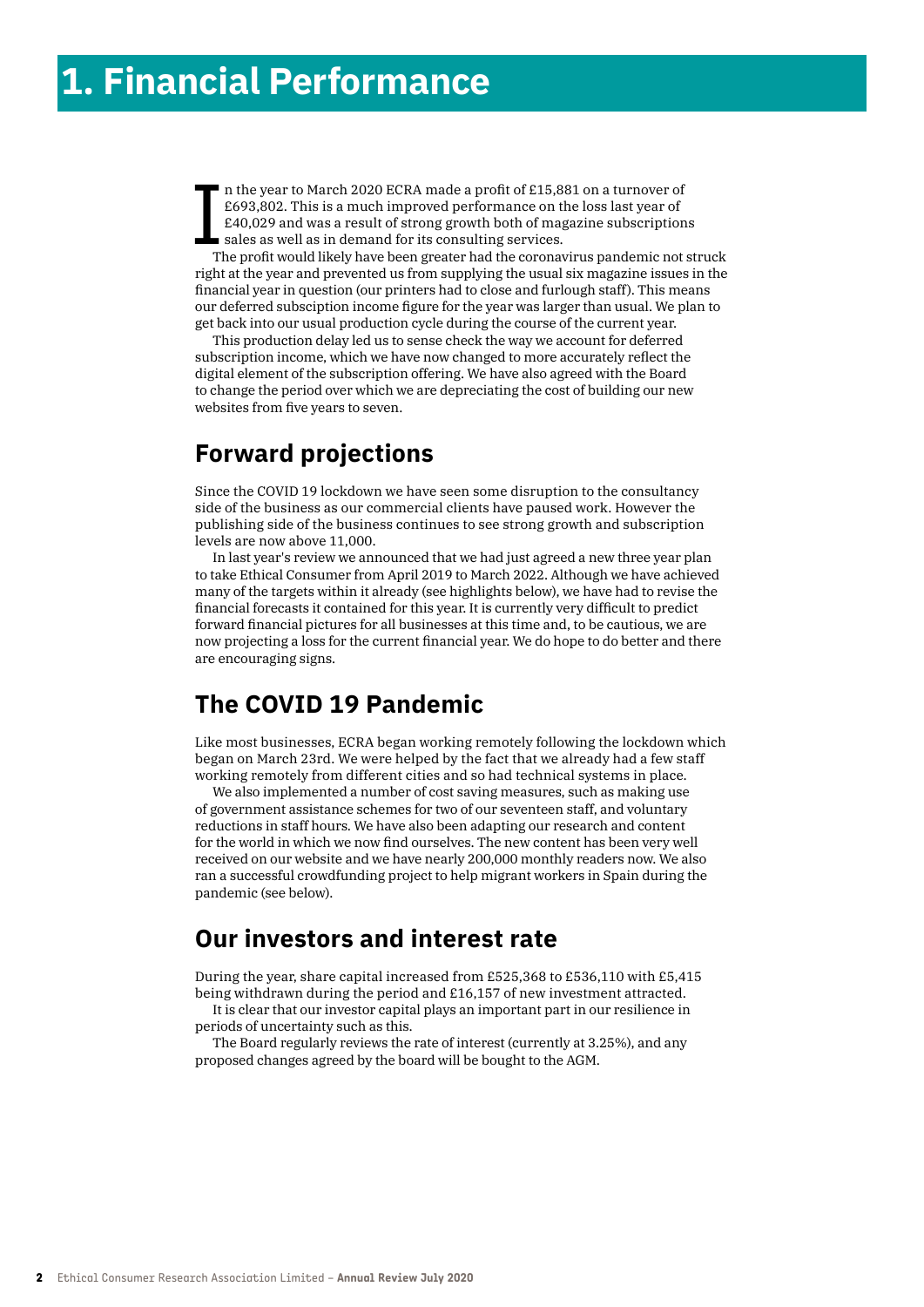## **2. The Financial Years to March 31st 2019 and March 31st 2020**

#### **Ethical Consumer Research Association Ltd Profit and loss accounts**

|                                      |                          | For year to 31 March 2019   For year to 31 March 2020 |
|--------------------------------------|--------------------------|-------------------------------------------------------|
|                                      |                          |                                                       |
| <b>TURNOVER</b>                      | 718,126                  | 693,245                                               |
| <b>COST OF SALES</b>                 | 328,328                  | 239,655                                               |
| <b>GROSS PROFIT</b>                  | 389,798                  | 453,590                                               |
|                                      |                          |                                                       |
| <b>DISTRIBUTION COSTS</b>            | $\overline{\phantom{a}}$ | $\overline{\phantom{a}}$                              |
| <b>ADMINISTRATIVE EXPENSES</b>       | 417,867                  | 422,669                                               |
|                                      |                          |                                                       |
| <b>OPERATING PROFIT/LOSS</b>         | (28,069)                 | 31,633                                                |
| <b>INTEREST RECEIVABLE</b>           | 3,453                    | 1,208                                                 |
| <b>INTEREST PAYABLE</b>              | (15, 413)                | (16,962)                                              |
| TAX ON PROFIT ON ORDINARY ACTIVITIES | $\Omega$                 | 0                                                     |
|                                      |                          |                                                       |
| <b>PROFIT/LOSS FOR THE YEAR</b>      | (40, 029)                | 15,881                                                |

#### **Ethical Consumer Research Association Ltd**

**Balance Sheet**

| <b>Fixed assets</b> |         |         |
|---------------------|---------|---------|
| Intangible Assets   | 109,879 | 126,981 |
| Tangible assets     | 9.747   | 5,265   |
| Investments         | 28,885  | 29,228  |
| <b>Subtotal</b>     | 148,511 | 161,474 |

| <b>Current assets</b>                                   |            |            |
|---------------------------------------------------------|------------|------------|
| <b>Stock</b>                                            | 500        | 500        |
| <b>Debtors</b>                                          | 55,300     | 123,497    |
| Cash at bank and in hand                                | 307,497    | 303,859    |
| <b>Subtotal</b>                                         | 363,297    | 427,856    |
|                                                         |            |            |
| Creditors: amounts falling due in less than one<br>year | (181,037)  | (231,938)  |
| Net current assets/(liabilities)                        | 182,260    | 195,918    |
|                                                         |            |            |
| Net assets/(liabilities)                                | 330,771    | 357,392    |
| <b>Share Capital</b>                                    | 525,368    | 536,110    |
| <b>Accumulated Reserves</b>                             | (194, 597) | (178, 718) |
| <b>Shareholders Funds</b>                               | 330,771    | 357,392    |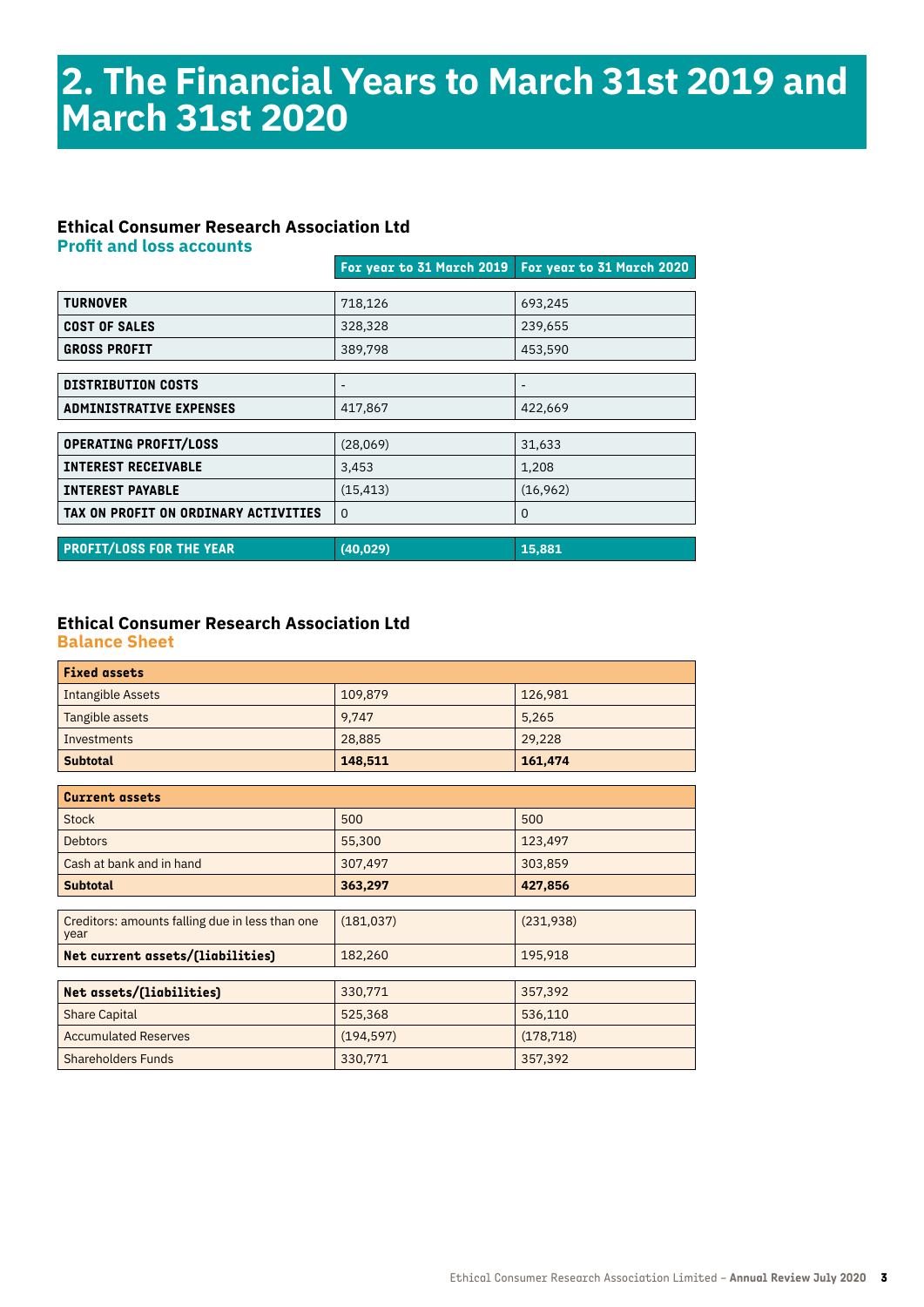# **3. Highlights of the year**



## **Print magazine redesign**

Our print magazine, Ethical Consumer, underwent a successful redesign in time for our 180th issue and 30th birthday in September 2019. This was the first major visual upgrade we had made since 2005 and was, to some extent, intended to give continuity between the new website and the magazine.

Combined with the success of the new website, these new developments helped ECRA to breach the 10,000 subscriptions barrier for the first time in December.

These crucial developments would not have been possible without your investment.

#### **Corporate Research Database Rebuild**

Our Corporate Research Database, used by charities to screen their commercial partnerships, was also redesigned and rebuilt and was successfully rolled out to existing users in February 2020. Formerly called Corporate Critic Database, it was re-branded to bring it more in line with the other Ethical Consumer products and services. We now have a new marketing team to help promote it in 2020. Investor capital has been vital here too.

#### **Conference on the Climate Crisis**

It was standing room only at Amnesty's Human Rights Action Centre in October as we held our most successful conference yet on how consumers, businesses and campaigners can work together to help tackle climate change and environmental breakdown. One high point was a barnstorming speech from Asad Rehman at War on Want about the impact of global inequalities which, along with contributions from other speakers, remains available on our website. (www. ethicalconsumer.org/ethical-consumerconference-2019).





## **Growth of crowdfuding**

 For some of the work that Ethical Consumer does, using investor capital does not make sense as the projects may not be directly income generating. For these we have started using crowdfunding platforms more systematically, and we have used these twice in the last year.

In the winter we raised more than £28,000 for an experimental project to devise, in collaboration with other groups, an Ethical Lifestyle Toolkit and Training (ELT) programme. This will be tailored for individuals and communities that are seeking to make a difference by establishing more regenerative ways of living.

In April, with the onset of the COVID 19 pandemic, we raised more than £25,000 to support migrant workers in the poly tunnels of Southern Spain. Over the years we have built contacts with specific projects there and we were addressing an urgent need for support.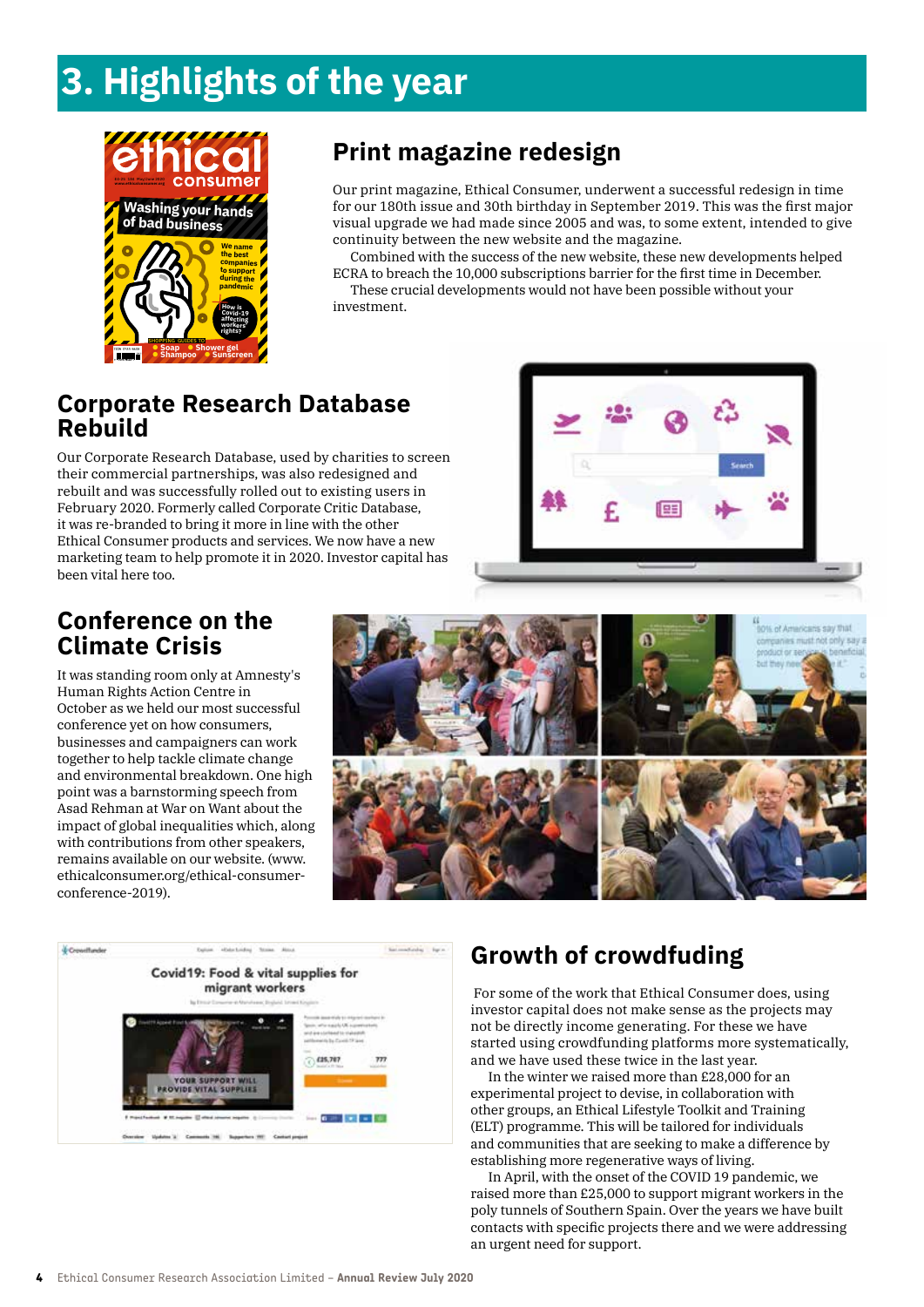# **4. Virtual AGM on September 25th 2020**

Our Annual General Meetings are the main opportunity during the year for investors to meet and share ideas and plans. This year we will be holding the event remotely for the first time. We do hope you will be able to attend. If you would like to join us, please email finance@ethicalconsumer.org. We will then send a zoom link or number to call on the morning of the event to your email address.

AGM

Date **Friday 25th September** Time **12.00 noon – 1.30 pm**

| $\vert$ 12.00 noon | Introductions of attendees. Presentations from ECRA staff updating<br>attendees on the current position and highlights since this report. |
|--------------------|-------------------------------------------------------------------------------------------------------------------------------------------|
| $12.30$ pm         | Formal AGM – including approval of accounts.                                                                                              |
| $1.00$ pm          | Questions and answers between ECRA investors and our Board                                                                                |
| $1.30 \text{ pm}$  | Close                                                                                                                                     |

# **5. New Staff Recruited in 2020**

This year we recruited 3 new staff members. They only had a few weeks with us in the office before lockdown started and they we all had to work from home. We are pleased to say that, despite this, they are fitting in well and making useful contributions.



## **Nadine Oliver**

Nadine has joined our subscription team to help with the growing subscriptions. Nadine previously worked as a marketing executive for a recruitment organisation. She is active with her local XR group.



#### **Jasmine Owens**

Jasmine is an activist mainly involved with Palestinian and animal rights causes. For the last three years she has worked as an information officer with V for Life, a charity that supports older vegan and vegetarians. She joins us as a writer and researcher.



## **Billy Saundry**

Last year Billy completed an MSc in Ecological Economics at Leeds University which will no doubt be increasingly useful in his role as one of the newest writers and researchers at Ethical Consumer.

They were recruited to add to our capacity during this period of growth and to replace Joanna Long who left at the end of 2019. Joanna moved to Scotland to be nearer to her family and is now Finance Project Manager at the Scottish Wildlife Trust.

Joanna, as well as being a writer and researcher, played a key role in strategic planning in her work on the finance team and as a Worker Director on the ECRA board. You may have come accross her in her work with our members. We would like to thank Joanna for her important contribution at Ethical Consumer and wish her well in her new job.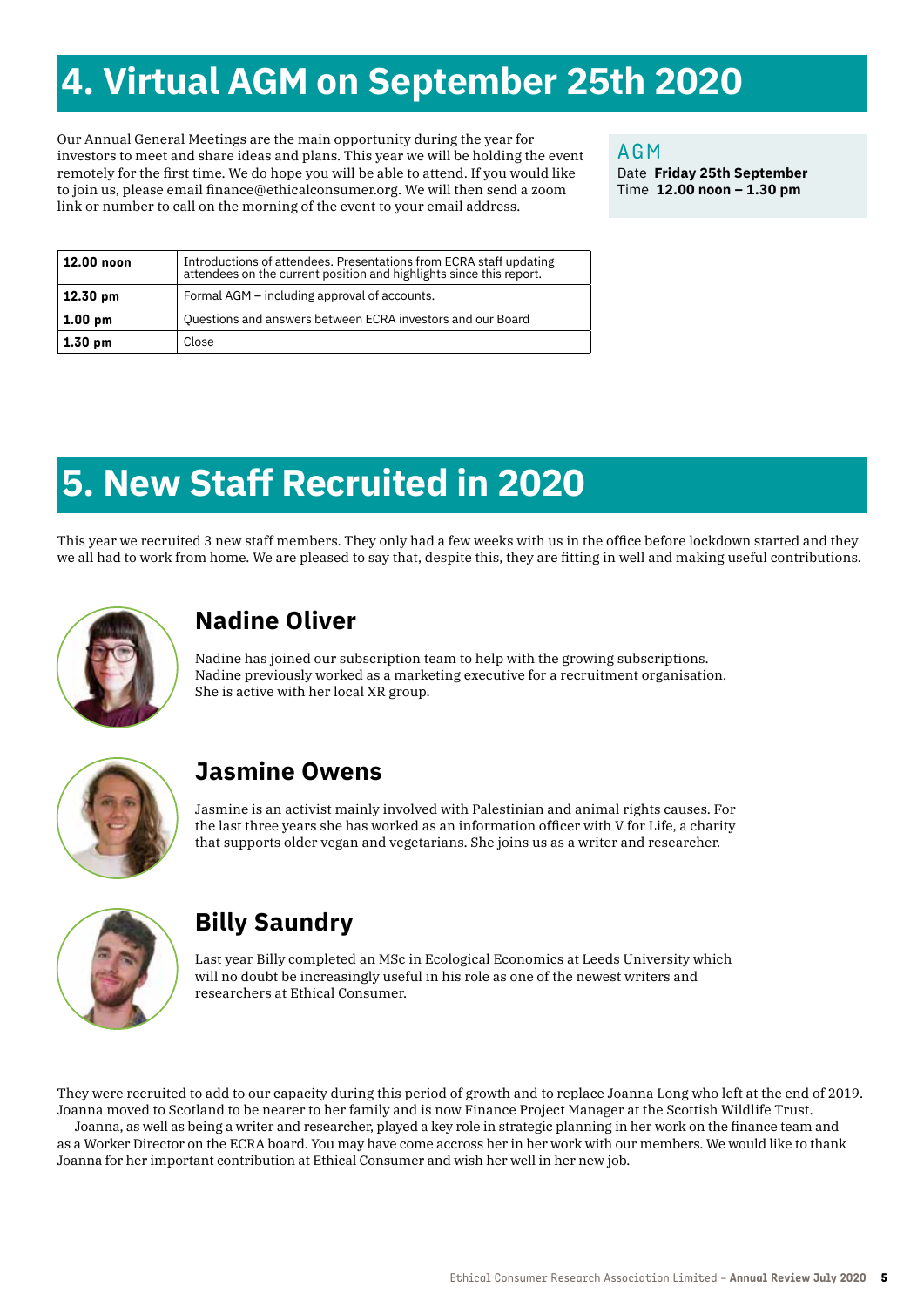# **6. Board of Directors and Elections**

## **Currently the Directors are:**

#### **5 worker directors (elected by the staff)**

- Rob Harrison
- **Tim Hunt**
- **C** Anna Clayton
- **C** Elizabeth Chater
- **Alex Crumbie**

#### **1 non-executive director (appointed by the board)**

l Shaun Fensom

#### **2 investor member directors (elected by the members)**

- **•** Fiona Nicholls
- **O** Dan Welch

## **Investor-Member Director elections**

This year, possibly as a result of nominations being open during a pandemic, we received only two nominations from our current directors Fiona and Dan. Since there are two Investor Director posts we will not be holding a contested election this year. We have included their nominations by way of information.



#### **Fiona Nicholls**

I'm well into my second year on the EC Board and, having settled in, it would be great to continue for a further term.

I've been an Ethical Consumer (EC) supporter for several years, investing in loanstock in 2003 and enjoying EC resources ever since. I was a Founder Member and Director (2012-2016) of community energy enterprise St John's sunshine, and continue to be an investor member of Stockport Hydro and The Phone Coop. I was also a Non Exec-Director and Vice Chair of the latter (2015-2018), now part of The Midcounties Co-operative. As well as a passion for co-ops, the environment is extremely dear to my heart and I've built a career around doing my best to protect it. After 20 years consultancy, including as part of Sustainable Change Co-operative, a business I help found, I've taken a change of direction. Up until 2015 I'd mostly been part of smaller sustainability-focussed enterprises but I've long believed that much more can be done to engage people not already as deeply engaged as subscribers to EC. Currently, I'm Head of Assurance & Environment at Gowling WLG UKLLP, a global corporate law firm, driving environment and audit strategy, overseeing international standards/certifications (e.g. ISO14001, ISO9001) and supporting good governance. My professional and personal goals include a desire to make environmental leaders of my 1,200 colleagues and myself redundant in that role!

I would love to continue to be part of the team, building on a tide of change, and supporting ECRA through the COVID-19 pandemic.



#### **Dan Welch**

From 2006-2011 I was a writer-researcher at Ethical Consumer, becoming a co-editor of the magazine. This gives me a unique perspective into the challenges and potentials of the organisation. I joined the Board in 2008 when the organisation became a multi-stakeholder co-operative, initially as a Worker Director and subsequently representing Investor-Members, and so have long term experience and understanding of how the Board can contribute to the organisation and its mission. I left Ethical Consumer to concentrate on finishing a PhD in sustainability communications and since then have worked as a researcher at the University of Manchester's Sustainable Consumption Institute and as a lecturer in the Sociology Department. I can bring this expertise and experience to the Board: including working with a range of stakeholders, such as funding agencies, research groups, corporations, and NGOs; managing major project funding; research and writing for different audiences; as well as an in-depth understanding of a number of the topics and issues with which Ethical Consumer is engaged. I have also worked in a consultancy capacity for organisations including academic publishers, ethical businesses, Defra and, most recently, the Stanley Center for Peace and Security. I can thus also bring to Ethical Consumer an experience in, and an understanding of, the consultancy market – which has over the years become an important source of revenue for Ethical Consumer.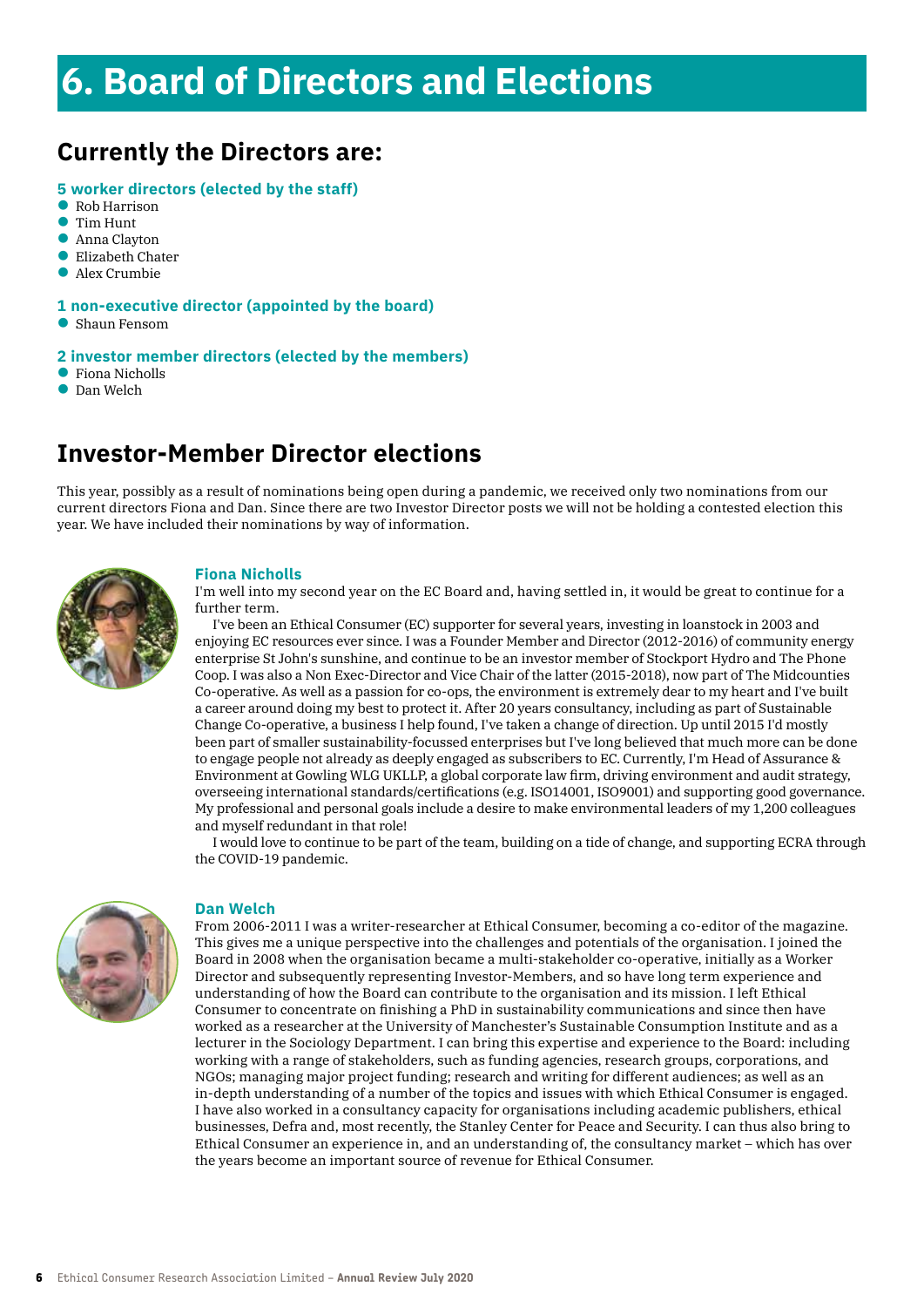## **7. Tax on interest accrued on your shareholding**

When ECRA converted to an Industrial and Provident Society in October 2008, we were no longer permitted by law to deduct tax from interest accrued in shares. Investors may therefore need to do this in their own tax returns.

We are however required to send Revenue and Customs a list of all the names and addresses of investor members who have earned interest of more than £200 on their holdings in the preceding period. Most of our investors do not fall into this bracket.

# **8. Forms for Increasing, Reducing or Converting your Investment**

l If you are already a member and would like to invest further money in ECRA, please fill in Form A on page 8. Shares attract interest at 3.25%. Alternatively you may send an email to finance@ethicalconsumer.org using the same wording as the form if you wish to invest by bank transfer.

l If you are a shareholder and you would like to reclaim some or all of your investment, please fill in Form B below. Alternatively you may send an email to finance@ethicalconsumer.org using the same wording as the form.

l If you wish to become a new investor you will need to fill in the new member application form at Form C below. Shares attract interest at (currently) 3.25% and have additional member benefits.

## **Code of Practice**

ECRA, unlike banks and building societies, is not subject to prudential supervision by the Financial Conduct Authority. Ethical Consumer abides by a code of practice which requires it to provide a statement to its shareholders on the nature of their investment and any change affecting it.

The position you occupy as a shareholder of ECRA is no different from that of a shareholder in any other corporate body in the sense that, if ECRA fails, you may not have all, or any of your investment returned to you.

Your liability, however, does not extend beyond your own investment. Your investment is withdrawable without penalty.

If you have any questions regarding the code, please address them to: **The Secretary, ECRA, Unit 21, 41 Old Birley St, Manchester, M15 5RF.** Please contact Ethical Consumer for more information where required on **0161 226 2929**.

Thank you for investing in Ethical Consumer Research Association Limited.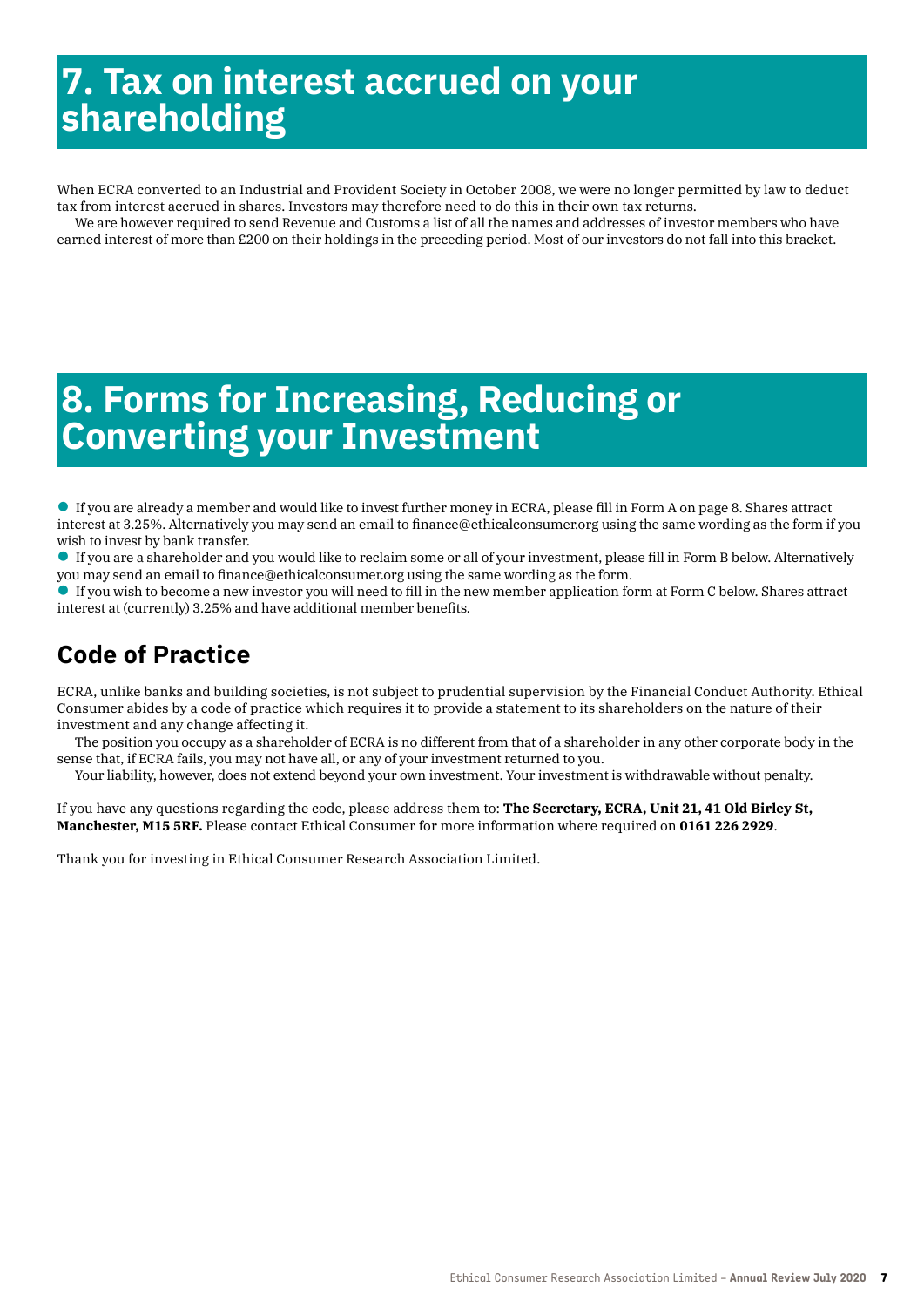| <b>FORM A</b>                                                                                                                                                                                                                  |
|--------------------------------------------------------------------------------------------------------------------------------------------------------------------------------------------------------------------------------|
| SHARE ACCOUNT INVESTMENT                                                                                                                                                                                                       |
| Members of Ethical Consumer Research Association Ltd are advised that investments can be made by cheque or bank<br>transfer. Please use your name as a reference.                                                              |
| I wish to invest a further: $E$ ______________                                                                                                                                                                                 |
|                                                                                                                                                                                                                                |
| I wish to pay by:                                                                                                                                                                                                              |
| Cheque (enclosed, made payable to Ethical Consumer)                                                                                                                                                                            |
| Bank transfer (Sort code: 08-90-00 Account number: 70923146)                                                                                                                                                                   |
| <b>Title:</b> Mr   Mrs   Miss   Ms   Other ________________ (please delete)                                                                                                                                                    |
| Name(s): Name (s) and the second contract of the second contract of the second contract of the second contract of the second contract of the second contract of the second contract of the second contract of the second contr |
|                                                                                                                                                                                                                                |
| Postcode: with a state of the state of the state of the state of the state of the state of the state of the state of the state of the state of the state of the state of the state of the state of the state of the state of t |
|                                                                                                                                                                                                                                |
|                                                                                                                                                                                                                                |
| Please sign and return this form to:<br>Ethical Consumer Research Association Ltd, Unit 21 41 Old Birley Street, Manchester, M15 5RF.<br>Please contact Ethical Consumer for more information where required on 0161 226 2929. |
|                                                                                                                                                                                                                                |
|                                                                                                                                                                                                                                |
|                                                                                                                                                                                                                                |
|                                                                                                                                                                                                                                |
|                                                                                                                                                                                                                                |
|                                                                                                                                                                                                                                |
|                                                                                                                                                                                                                                |
|                                                                                                                                                                                                                                |
|                                                                                                                                                                                                                                |
|                                                                                                                                                                                                                                |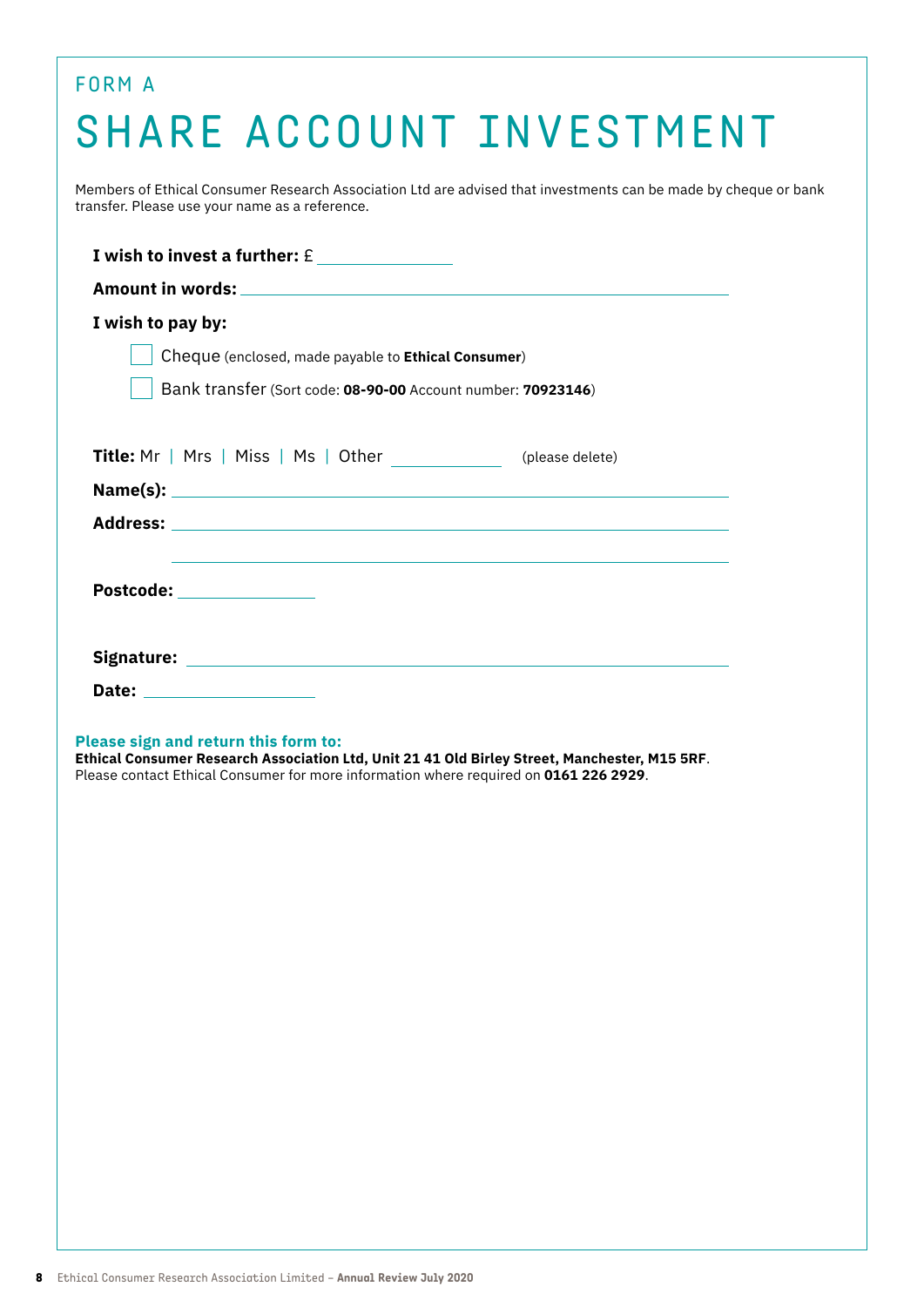# FORM B SHARE ACCOUNT WITHDRAWAL **I wish to withdraw/be repaid:** £

| Title: Mr   Mrs   Miss   Ms   Other _____________ | (please delete) |
|---------------------------------------------------|-----------------|
|                                                   |                 |
|                                                   |                 |
|                                                   |                 |
| Postcode: New York Postcode:                      |                 |
|                                                   |                 |
|                                                   |                 |
|                                                   |                 |

**Please sign and return this form to:** 

**Ethical Consumer Research Association Ltd, Unit 21 41 Old Birley Street, Manchester, M15 5RF**. Please contact Ethical Consumer for more information where required on **0161 226 2929**.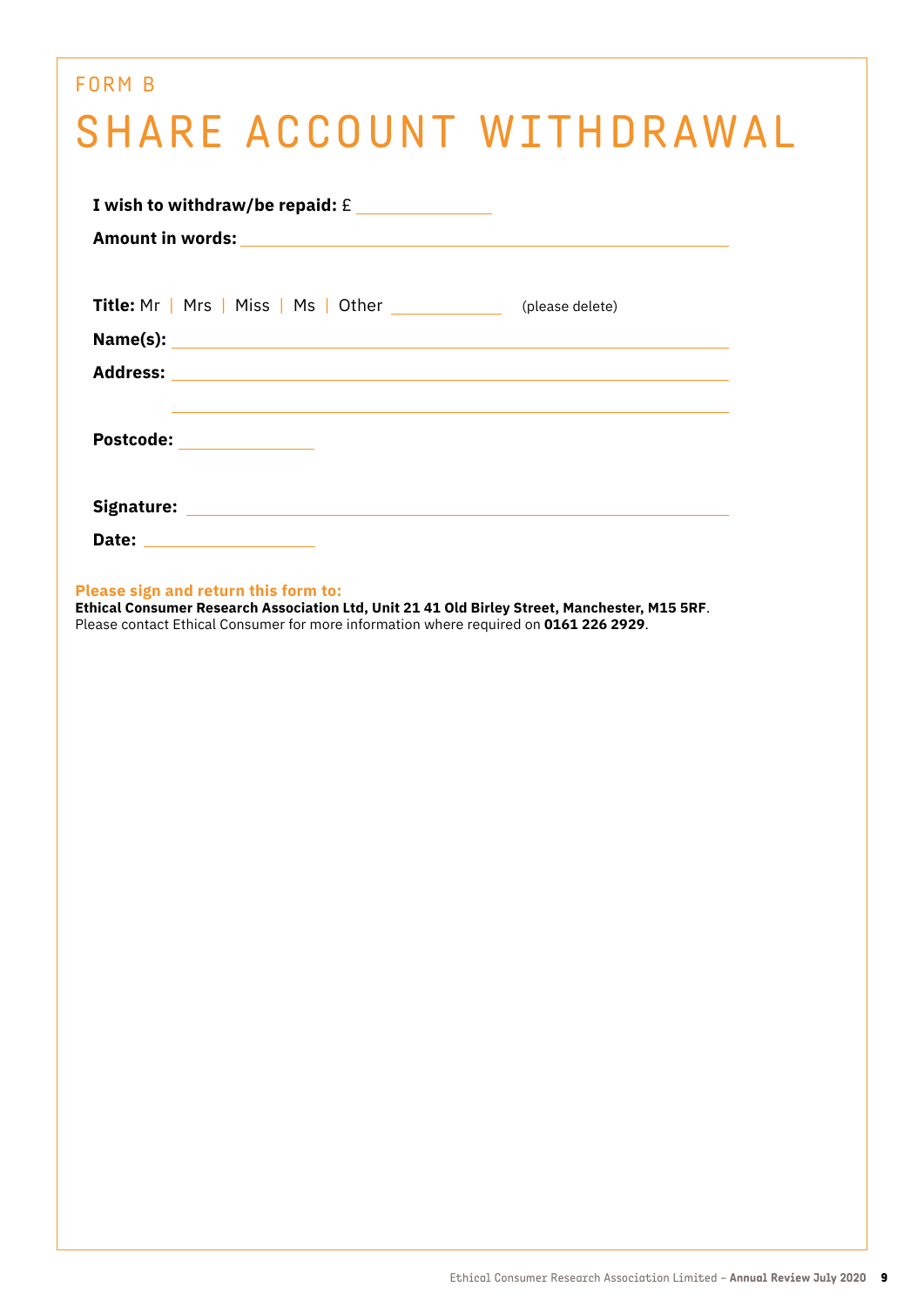| FORM C                                                                                                                                                                                                                                        |
|-----------------------------------------------------------------------------------------------------------------------------------------------------------------------------------------------------------------------------------------------|
| NEW MEMBER APPLICATION                                                                                                                                                                                                                        |
| I wish to apply for membership of Ethical Consumer Research Association Ltd. I confirm that I agree to be bound by the<br>rules of the co-operative. Investments can be made by cheque or bank transfer Please use your name as a reference.  |
| I wish to invest: $E$ ______________                                                                                                                                                                                                          |
| I wish to pay by:<br>Cheque (enclosed, made payable to Ethical Consumer)<br>Bank transfer (Sort code: 08-90-00 Account number: 70923146)                                                                                                      |
| Title: Mr   Mrs   Miss   Ms   Other ____________<br>(please delete)                                                                                                                                                                           |
|                                                                                                                                                                                                                                               |
| Postcode: _______________                                                                                                                                                                                                                     |
| <b>Please sign and return this form to:</b><br>Ethical Consumer Research Association Ltd, Unit 21 41 Old Birley Street, Manchester, M15 5RF.                                                                                                  |
| Please contact Ethical Consumer for more information where required on 0161 226 2929.<br>The Society's rules are available to download on the Ethical Consumer website at<br>www.ethicalconsumer.org/aboutus/membersarea/uniquestructure.aspx |
|                                                                                                                                                                                                                                               |
|                                                                                                                                                                                                                                               |
|                                                                                                                                                                                                                                               |
|                                                                                                                                                                                                                                               |
|                                                                                                                                                                                                                                               |
|                                                                                                                                                                                                                                               |